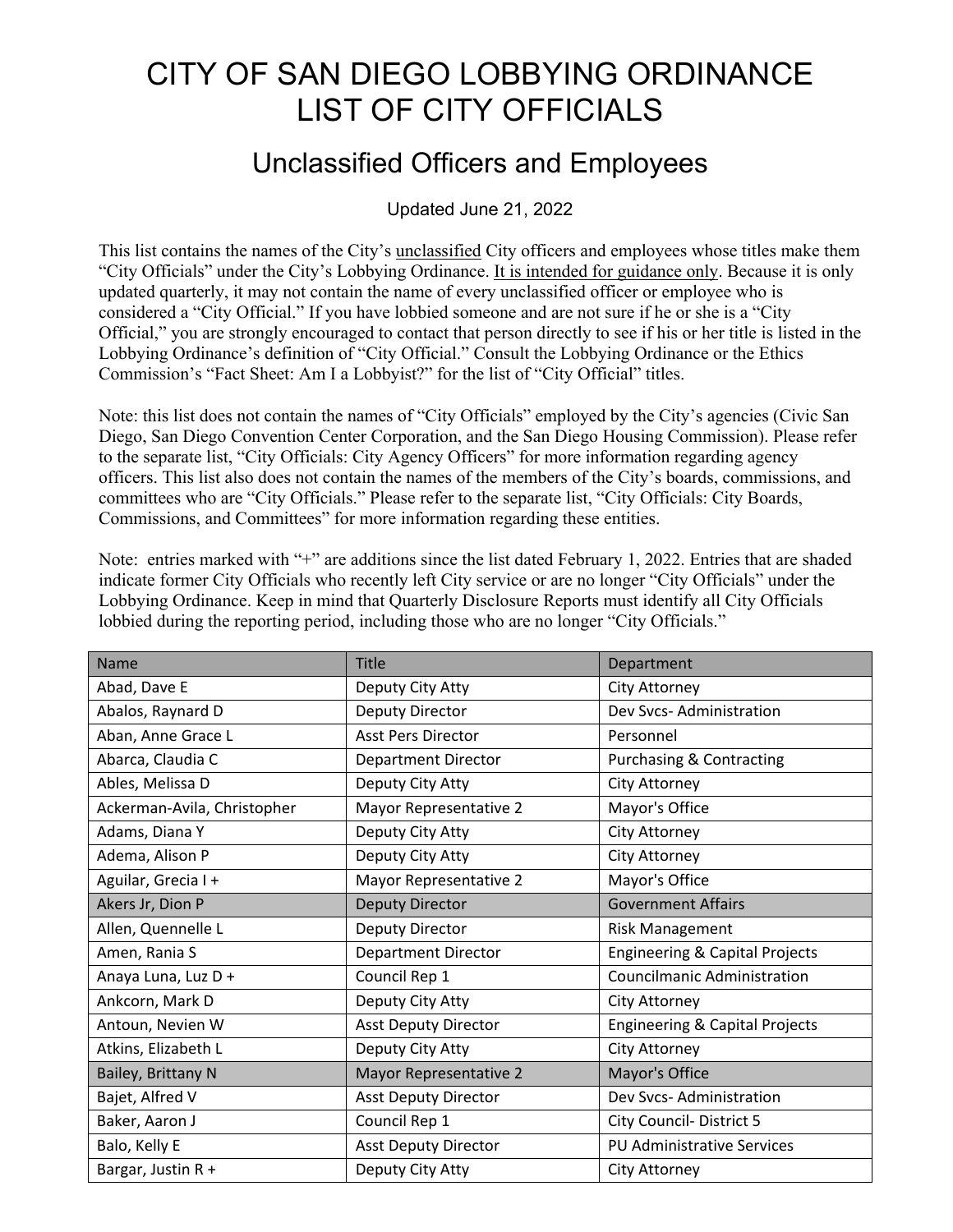| Name                      | <b>Title</b>                        | Department                                |
|---------------------------|-------------------------------------|-------------------------------------------|
| Barnhorst, Sophie E       | <b>Council Committee Consultant</b> | <b>Councilmanic Administration</b>        |
| Barragan, Ana K           | Deputy City Atty                    | City Attorney                             |
| Barraza, Francis          | <b>Council Assistant</b>            | City Council-District 6                   |
| Bartolotta, Bret A        | Deputy City Atty                    | City Attorney                             |
| Bassyouni, Akram A        | Deputy Director                     | <b>Engineering &amp; Capital Projects</b> |
| Battaglia, Benjamin A     | <b>Asst Department Director</b>     | Department of Finance                     |
| Baudoin, Madeleine D +    | Council Rep 1                       | <b>City Council- District 3</b>           |
| Beale, Sheila M           | <b>Deputy Director</b>              | <b>City Clerk</b>                         |
| Beane, Jordan T           | Council Rep 1                       | City Council- District 2                  |
| Beh, Shelley W            | Deputy City Atty                    | City Attorney                             |
| Behnke, Jonathan P        | <b>Department Director</b>          | <b>Information Technology</b>             |
| Bennett, Christopher W    | Deputy Director                     | <b>PU Administrative Services</b>         |
| Bennett, Darren L         | <b>Asst Department Director</b>     | <b>Information Technology</b>             |
| Bentley, Scott A          | Deputy Director                     | <b>Golf Courses</b>                       |
| Berry, Jennifer L         | Deputy Director                     | City Clerk                                |
| Bezak, Bethany J.K.       | <b>Deputy Director</b>              | <b>Storm Water</b>                        |
| Bibler, Christina M       | <b>Department Director</b>          | <b>Economic Development</b>               |
| Bielecki, Malachi C +     | Council Rep 1                       | <b>Councilmanic Administration</b>        |
| Billy Turner, Catherine L | Deputy City Atty                    | City Attorney                             |
| Bishop, Walter J +        | Deputy Director                     | <b>Government Affairs</b>                 |
| Blok, Jessica M           | Deputy City Atty                    | City Attorney                             |
| Boardman, Jane M          | Deputy City Atty                    | City Attorney                             |
| Bonner, Emily E           | Council Rep 1                       | City Council- District 3                  |
| Boyd, Craig A             | Deputy Director                     | PU Wastewater Treat & Disposal            |
| Brady, Kirby A            | <b>Department Director</b>          | <b>Assist Chief Operating Officer</b>     |
| Brady, Thomas             | Deputy City Atty                    | City Attorney                             |
| Brannan, Gabriela S       | Deputy City Atty                    | City Attorney                             |
| Braun, Gerard M           | Deputy Director                     | City Attorney                             |
| Brazier, Noah J           | Deputy City Atty                    | City Attorney                             |
| Brooker, Jeffrey A        | Deputy City Atty                    | City Attorney                             |
| Brooks, James I.H.        | Deputy City Atty                    | <b>City Attorney</b>                      |
| Brown, Gerald W           | <b>Executive Director</b>           | <b>Office of Boards &amp; Commissions</b> |
| Bryant, David D           | <b>Asst Deputy Director</b>         | PU Wastewater Treat & Disposal            |
| Buso, Shelby R +          | <b>Deputy Director</b>              | Sustainability                            |
| Byrne, Lisa A             | <b>Budget/Legislative Analyst 1</b> | Independent Budget Analyst                |
| Cadena, Tracy M           | Deputy Director                     | <b>City Treasurer</b>                     |
| Cadieux, Jonathan R       | Deputy City Atty                    | City Attorney                             |
| Campbell, Douglas A       | Deputy Director                     | PU Water Delivery Branch                  |
| Campbell, Jennifer H      | <b>Council Member</b>               | <b>City Council- District 2</b>           |
| Campillo, Raul A          | <b>Council Member</b>               | <b>City Council- District 7</b>           |
| Canizal, Julio C          | Deputy Director                     | <b>Streets</b>                            |
| Cardenas, Jesus A         | <b>Council Assistant</b>            | City Council- District 3                  |
| Carey, Jonathan D +       | Deputy Director                     | <b>City Treasurer</b>                     |
| Carraway Jr, James D      | Deputy City Atty                    | <b>City Attorney</b>                      |
| Carter, James M           | Deputy Director                     | Homelessness Strategies                   |
|                           |                                     |                                           |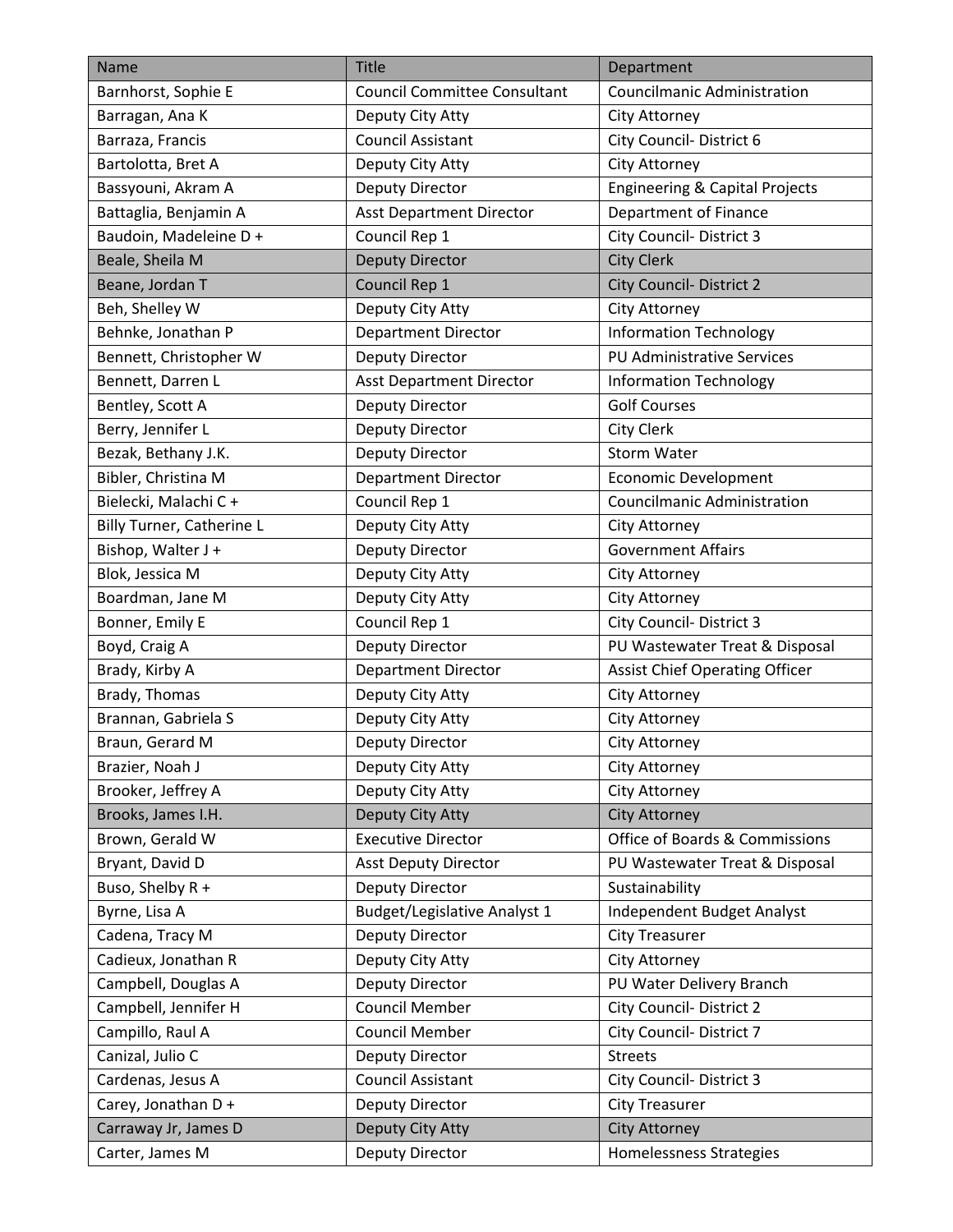| Name                         | <b>Title</b>                        | Department                                |
|------------------------------|-------------------------------------|-------------------------------------------|
| Carter, Khayri D             | Council Rep 1                       | <b>City Council- District 5</b>           |
| Cartwright, Benjamin G       | Council Rep 1                       | <b>City Council- District 3</b>           |
| Castillo Del Muro, Claudia I | Deputy Director                     | <b>Risk Management</b>                    |
| Catapia, Fanela M            | Deputy Director                     | <b>Purchasing &amp; Contracting</b>       |
| Cate, Christopher J          | <b>Council Member</b>               | City Council- District 6                  |
| Cazares, Lauren M            | Mayor Representative 2              | Mayor's Office                            |
| Celaya, Lisa M               | Asst Deputy Chief Oper Ofcr         | <b>PU Administrative Services</b>         |
| Cetin, Elif E                | Deputy Director                     | <b>Engineering &amp; Capital Projects</b> |
| Chadwick, Christina          | <b>Asst Deputy Director</b>         | Parks & Rec - Metro Parks                 |
| Chalfant, Nicole L           | <b>Financial Operations Manager</b> | Department of Finance                     |
| Chan, Kristiana L +          | Council Rep 1                       | City Council- District 1                  |
| Charles, Kelly E             | Deputy Director                     | Dev Svcs-Administration                   |
| Charlot, Terence G           | <b>Asst Police Chief</b>            | Police                                    |
| Charvel, Rolando             | Department Director                 | Department of Finance                     |
| Chavez Vazquez, Carolina     | Council Rep 1                       | <b>City Council- District 3</b>           |
| Christensen, Darla J +       | Council Rep 1                       | City Council- District 7                  |
| Cleary, Matthew W            | Asst Environmental Services Dir     | <b>Resource Mgmt Refuse</b>               |
| Collura, Natasha L           | <b>Executive Director</b>           | Special Events & Filming                  |
| Colon, Bernie T              | <b>Asst Police Chief</b>            | Police                                    |
| Colton, Angela J             | <b>Risk Management Director</b>     | <b>Risk Management</b>                    |
| Connelly, Paul J             | <b>Asst Police Chief</b>            | Police                                    |
| Contreras, Aida L            | Deputy Director                     | <b>Real Estate</b>                        |
| Correia, Elizabeth           | Treasurer                           | <b>City Treasurer</b>                     |
| Cosgrove Jr, Michael E       | Deputy City Atty                    | City Attorney                             |
| Council, Ann M               | Deputy City Atty                    | City Attorney                             |
| Craven, Katrina A            | Deputy City Atty                    | City Attorney                             |
| Crisafi, Elizabeth A         | Chief Investment Officer            | <b>City Retirement</b>                    |
| Cristich, Jill S             | Deputy City Atty                    | City Attorney                             |
| Crocker, Cindy L             | Deputy Director                     | <b>Purchasing &amp; Contracting</b>       |
| Cronk, Robert M              | Deputy Library Dir                  | Library                                   |
| Crosby, Nicole R             | Deputy City Atty                    | City Attorney                             |
| Culuko, Jeremy J             | Deputy Director                     | <b>Human Resources</b>                    |
| Curcio, William D            | <b>Asst Deputy Director</b>         | PU Water Delivery Branch                  |
| Curtis, Thyme                | <b>Executive Director</b>           | Mobility                                  |
| Daeschner, Scott W           | <b>Deputy Director</b>              | <b>Information Technology</b>             |
| Dalager, David A             | <b>Asst Department Director</b>     | <b>PU Administrative Services</b>         |
| Darling, Nicole A            | <b>Department Director</b>          | <b>Communications Department</b>          |
| Darsey, Ryan M               | Council Rep 1                       | <b>City Council- District 3</b>           |
| Dawson, Joan F               | Deputy City Atty                    | City Attorney                             |
| Dayton, Myrna M              | <b>Asst Department Director</b>     | <b>Engineering &amp; Capital Projects</b> |
| Demich, Andrea N             | <b>Asst Deputy Director</b>         | <b>PU Administrative Services</b>         |
| Dennison, Karen G            | <b>Asst Department Director</b>     | Parks & Recreation                        |
| Denow, Nicole M              | Deputy City Atty                    | City Attorney                             |
| Dentino, Brendan E           | <b>Council Committee Consultant</b> | <b>Councilmanic Administration</b>        |
| DePoister, Laura M           | Deputy City Atty                    | City Attorney                             |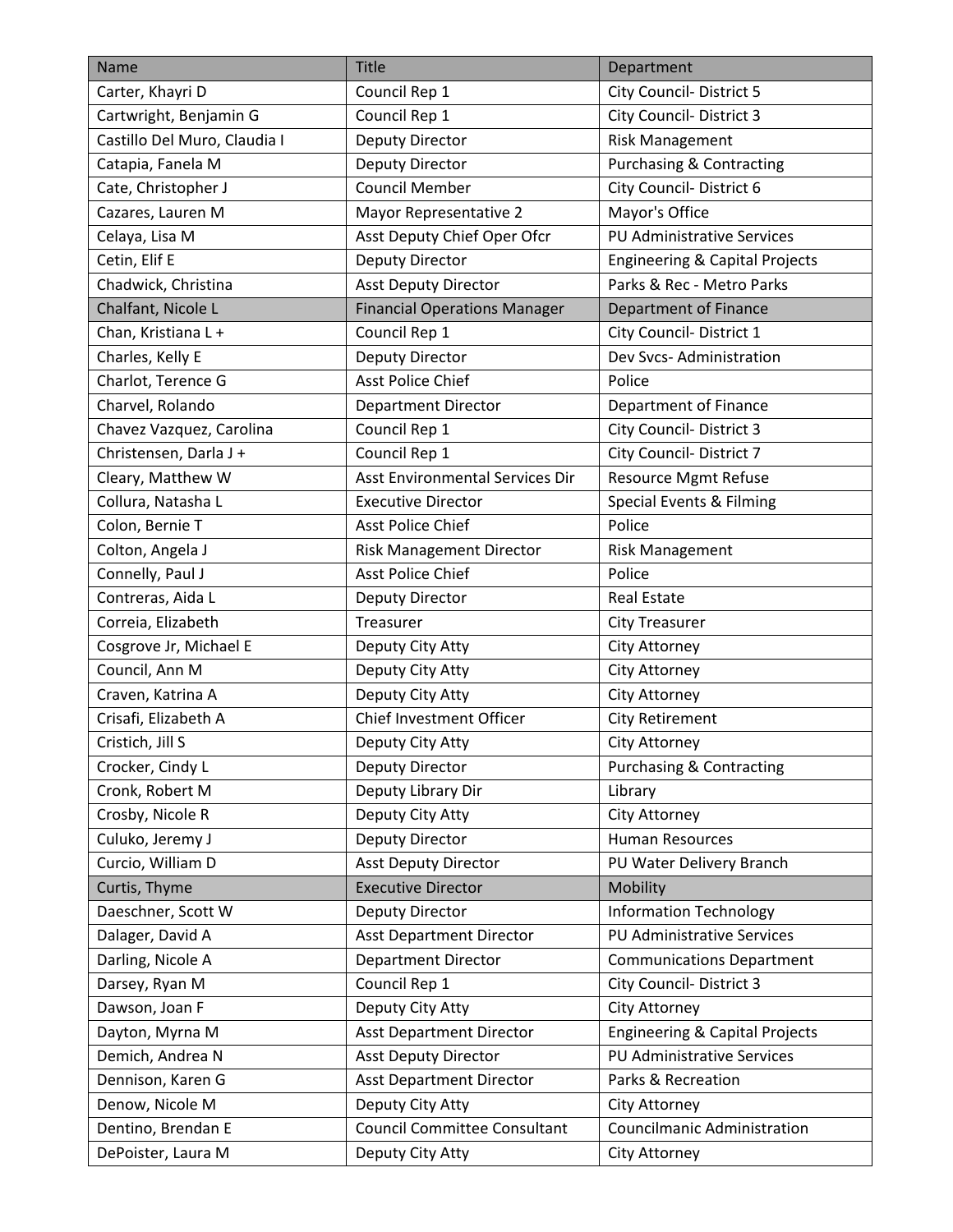| Name                      | <b>Title</b>                        | Department                                |
|---------------------------|-------------------------------------|-------------------------------------------|
| Desmond, Kimberly J       | <b>Department Director</b>          | Office of Race & Equity                   |
| Doherty, Diane P          | <b>Executive Director</b>           | City Attorney                             |
| Dorman, Amy R             | <b>Asst Department Director</b>     | PU Wastewater Collection                  |
| Doyle, Riley B            | Deputy City Atty                    | City Attorney                             |
| DuBois, Jordan B          | Deputy City Atty                    | City Attorney                             |
| Dulanto, Monique R        | Deputy City Atty                    | City Attorney                             |
| Dulay, Gina D             | Deputy Director                     | <b>Community Pks - Disabled Svcs</b>      |
| Dungca, Catherine R       | <b>Asst Deputy Director</b>         | <b>Engineering &amp; Capital Projects</b> |
| Dwyer, Jon D              | Deputy City Atty                    | City Attorney                             |
| Easton, Lara Lee E        | Deputy City Atty                    | City Attorney                             |
| Eckmeyer, Shannon C       | Deputy City Atty                    | City Attorney                             |
| Eddy, Daniel T            | Deputy Fire Chief                   | SDFD-Suppression                          |
| Edwards, Abigail R        | Council Rep 1                       | <b>Councilmanic Administration</b>        |
| Edwards, Douglas R        | <b>Personnel Director</b>           | Personnel                                 |
| Elliott, Brian D          | <b>Council Committee Consultant</b> | <b>Councilmanic Administration</b>        |
| Elliott, Mara W           | City Atty                           | City Attorney                             |
| Ellorin, Max F.B.         | Council Rep 1                       | City Council- District 4                  |
| Elo-Rivera, Sean M        | <b>Council Member</b>               | City Council- District 9                  |
| Elser, Kyle S             | <b>Asst City Auditor</b>            | <b>City Auditor</b>                       |
| Ermert, Ryan S            | <b>Asst Deputy Director</b>         | <b>Information Technology</b>             |
| Esquibel, Anthony D       | Deputy City Atty                    | City Attorney                             |
| Estrada, Stephanie        | Mayor Representative 2              | Mayor's Office                            |
| Fadhil, Saba              | <b>Budget/Legislative Analyst 1</b> | Independent Budget Analyst                |
| Fairchild, Dana C         | Deputy City Atty                    | City Attorney                             |
| Fattah, Ali M             | <b>Asst Deputy Director</b>         | Dev Svcs-Administration                   |
| Ferbert, Heather M        | Deputy City Atty                    | City Attorney                             |
| Ferguson, Jean J          | Asst City Attorney                  | City Attorney                             |
| Ferreira, Erika K         | Deputy Director                     | Parks & Rec - Open Space                  |
| Ferrier, Kathleen H       | Council Rep 2 A                     | City Council- District 1                  |
| Ficken, Michael L         | Deputy City Atty                    | <b>City Attorney</b>                      |
| Field, Andrew W           | Park & Recreation Director          | Parks & Recreation                        |
| Fisher, Roger M           | Deputy Fire Chief                   | SDFD- Fire Rescue                         |
| Fitzgerald, Leslie A      | Asst City Attorney                  | City Attorney                             |
| Flahive, Richard A        | Council Rep 1                       | City Council- District 1                  |
| Folkman, Paige E          | Asst City Attorney                  | City Attorney                             |
| Fossler, Kristen J        | Deputy City Atty                    | City Attorney                             |
| Foster III, Henry L       | <b>Council Assistant</b>            | City Council- District 4                  |
| Fox, Jamie H              | <b>Council Assistant</b>            | City Council- District 5                  |
| Frazee, Scott M B         | Deputy City Atty                    | City Attorney                             |
| Friedman, Marcus S        | Deputy City Atty                    | City Attorney                             |
| Fuentes, Diana EJS        | Deputy Director                     | City Clerk                                |
| Gaboury, James L          | Deputy Fire Chief                   | SDFD- Fire Rescue                         |
| Galloway, Tait S          | <b>Deputy Planning Director</b>     | Planning                                  |
| Garcia Hernandez, Heily H | Deputy City Atty                    | City Attorney                             |
| Garcia Jr, Jose A +       | Deputy City Atty                    | City Attorney                             |
|                           |                                     |                                           |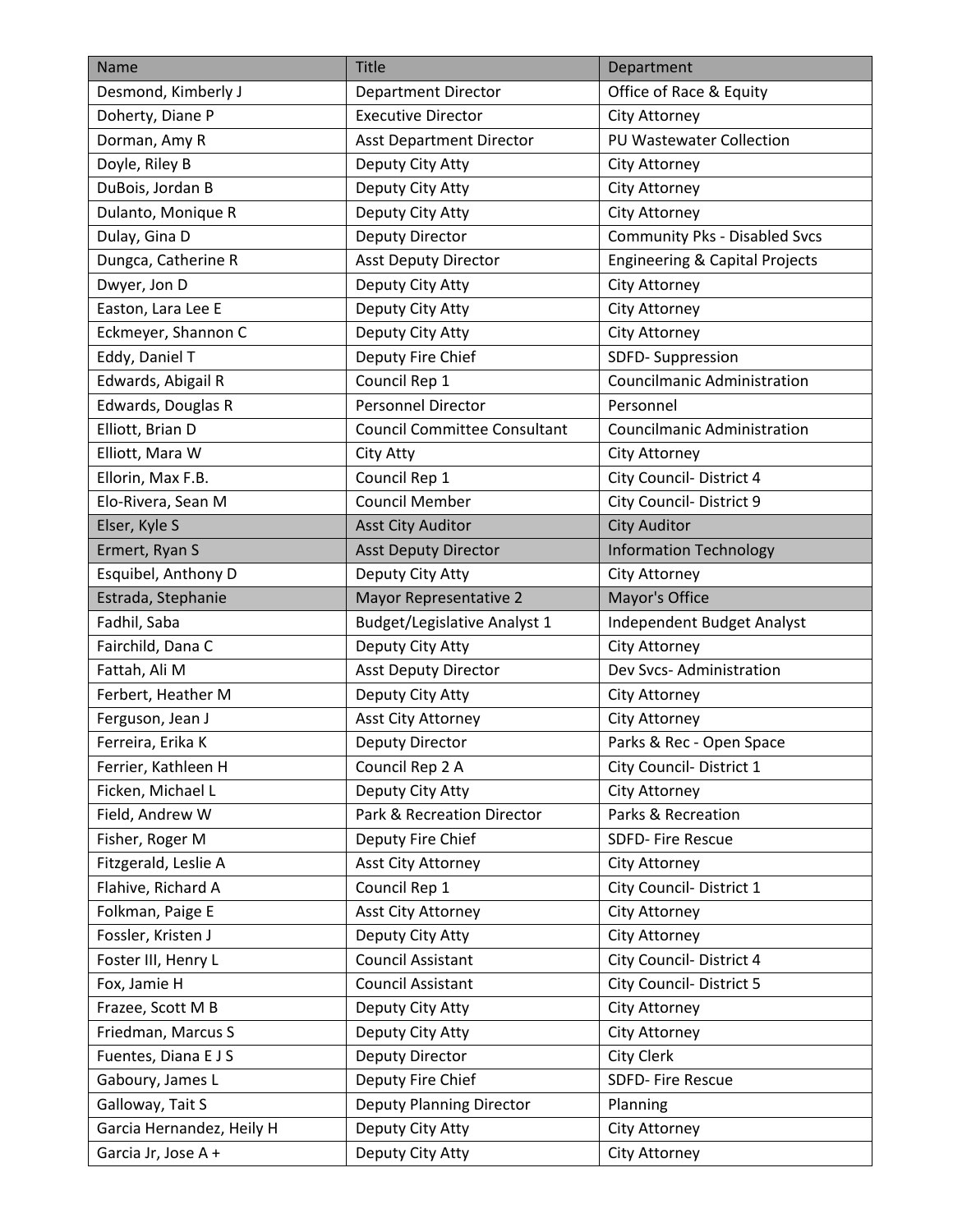| Name                        | <b>Title</b>                        | Department                                |
|-----------------------------|-------------------------------------|-------------------------------------------|
| Garcia, Alejandro G         | <b>Deputy Director</b>              | <b>Engineering &amp; Capital Projects</b> |
| Garland, Michelle A         | Deputy City Atty                    | City Attorney                             |
| Garson, Emily R             | Deputy City Atty                    | City Attorney                             |
| Gartland, James P           | Lifeguard Chief                     | SDFD-Lifeguard                            |
| Garver, Justin D            | <b>Council Committee Consultant</b> | <b>Councilmanic Administration</b>        |
| Gates, Lara N               | <b>Deputy Director</b>              | Dev Svcs-Administration                   |
| Gauger, Christiana M        | <b>Department Director</b>          | <b>Compliance Department</b>              |
| Gaynor, Moriah B            | Council Rep 1                       | City Council- District 1                  |
| Geiler, Gary P              | Asst Development Services Dir       | Dev Svcs-Administration                   |
| Geitz, Kristin J            | <b>Deputy Director</b>              | <b>Compliance Department</b>              |
| George, Anthony P           | <b>Council Committee Consultant</b> | <b>Councilmanic Administration</b>        |
| Gerboth, David P            | Deputy Fire Chief                   | SDFD-Suppression                          |
| Gerhart, Catherine G        | Council Rep 1                       | <b>City Council- District 5</b>           |
| Gerrity, Ryan P             | Deputy City Atty                    | City Attorney                             |
| Gersten, William J          | Deputy City Atty                    | City Attorney                             |
| Gharst, Yajaira +           | <b>Deputy Director</b>              | PU Administrative Services                |
| Ghossain, George J          | Deputy Director                     | Dev Svcs-Administration                   |
| Gibbs, Ariel L              | Council Rep 1                       | City Council- District 4                  |
| Ginno, Carolyn E            | Deputy City Atty                    | <b>City Attorney</b>                      |
| Giorgio, Christina E        | Deputy City Atty                    | <b>City Attorney</b>                      |
| Gloria, Liezl M             | Council Rep 2 A                     | <b>City Council- District 2</b>           |
| Gloria, Todd R              | Mayor                               | Mayor's Office                            |
| Glus, Jonathon D            | <b>Department Director</b>          | Department of Cultural Affairs            |
| Godinez, Rosalinda          | Deputy City Atty                    | City Attorney                             |
| Godoy Ruffier, Isabella A + | Library Intern                      | Library                                   |
| Goldstone, Jay M            | <b>Chief Operating Officer</b>      | Mayor's Office                            |
| Gomez Jr, Javier            | Mayor Representative 2              | Mayor's Office                            |
| Gonzalez, Alondra J +       | Council Rep 1                       | <b>City Council- District 8</b>           |
| Gonzalez, Jessica B         | Conf Secretary to Chief Oper Ofcr   | Mayor's Office                            |
| Gonzalez, Sergio M          | Deputy Director                     | <b>Engineering &amp; Capital Projects</b> |
| Goodman, Jenny K            | Deputy City Atty                    | <b>City Attorney</b>                      |
| Gordon, Mathew A            | <b>Department Director</b>          | <b>Office of Boards &amp; Commissions</b> |
| Gorostiza, Paola A          | Asst Chief Oper Ofcr                | Mayor's Office                            |
| Granda, Adrian D            | Governmental Rel Dir                | <b>Government Affairs</b>                 |
| Grani, Jason D              | <b>Asst Deputy Director</b>         | <b>Engineering &amp; Capital Projects</b> |
| Griffen, Alex E             | Deputy City Atty                    | City Attorney                             |
| Griffin, Thomas P           | Deputy City Atty                    | City Attorney                             |
| Griffith, Matthew J         | Mayor Representative 2              | Mayor's Office                            |
| Griggs, Dakota M            | Deputy City Atty                    | City Attorney                             |
| Grounds, Quinton G          | Council Rep 1                       | City Council- District 5                  |
| Gudiel Sanchez, Rolando I   | Deputy City Atty                    | <b>City Attorney</b>                      |
| Gudino Jr, Raul             | Deputy Library Dir                  | Library                                   |
| Guerreiro, Juan C           | <b>Public Utilities Director</b>    | PU Administrative Services                |
| Guglielmo, Dominic M        | Deputy City Atty                    | City Attorney                             |
| Haas, Cameron J             | Deputy City Atty                    | City Attorney                             |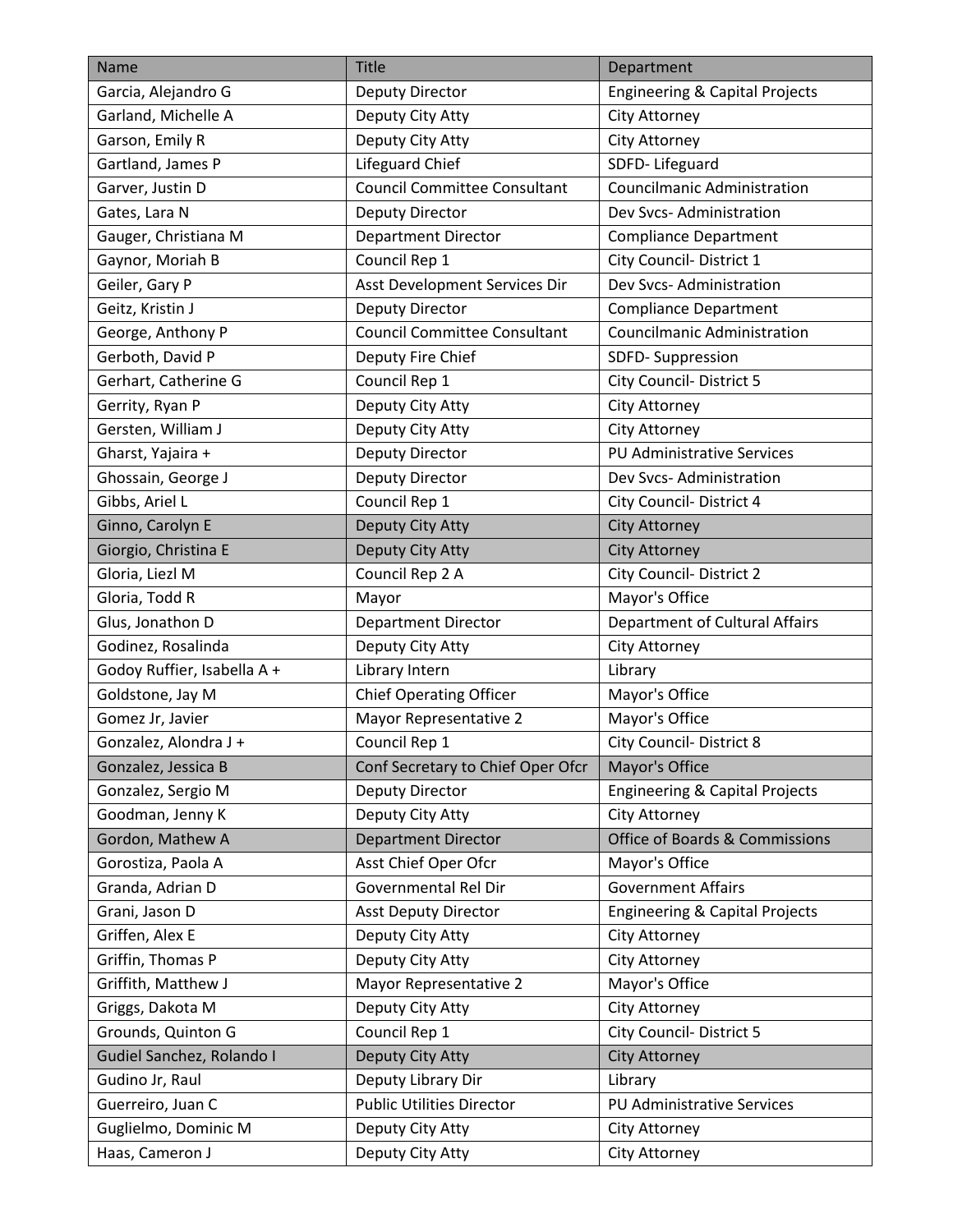| Name                       | <b>Title</b>                        | Department                            |
|----------------------------|-------------------------------------|---------------------------------------|
| Hackett, Anthony V         | Council Rep 1                       | City Council- District 7              |
| Hadley, Patrick A          | Deputy Director                     | <b>Streets</b>                        |
| Hadley, Steven R           | Council Rep 2 A                     | City Council- District 1              |
| Halsey, Keely M            | Asst Development Services Dir       | Dev Svcs-Administration               |
| Hamrick, Jamie M           | Chief Investment Officer            | <b>City Retirement</b>                |
| Hanau, Andrew S            | <b>City Auditor</b>                 | <b>City Auditor</b>                   |
| Hansen, Steven K           | Deputy City Atty                    | City Attorney                         |
| Hardman, Monica E          | Deputy Director                     | <b>Economic Development</b>           |
| Haris, Naveed H +          | Council Rep 1                       | City Council-District 9               |
| Harris, Kia M              | Deputy City Atty                    | City Attorney                         |
| Harris, Ryan C             | Deputy City Atty                    | City Attorney                         |
| Harrison, Tiffany G        | <b>Council Committee Consultant</b> | <b>Councilmanic Administration</b>    |
| Hasenin, Sumer Y           | Deputy Director                     | Storm Water                           |
| Hay, James J               | Deputy Director                     | <b>Environmental Svcs Refuse</b>      |
| Hearnsberger, Taylor F     | Deputy City Atty                    | City Attorney                         |
| Heiser, Christopher        | <b>Executive Director</b>           | <b>Office of Emergency Services</b>   |
| Helm, Matthew E +          | <b>Asst City Auditor</b>            | <b>City Auditor</b>                   |
| Hemmerling, John C         | <b>Asst City Attorney</b>           | <b>City Attorney</b>                  |
| Hempton, Alexander F       | Deputy Director                     | <b>Assist Chief Operating Officer</b> |
| Hendrickson, Lauren N      | Deputy City Atty                    | City Attorney                         |
| Henson, Eric A             | Council Rep 1                       | City Council- District 4              |
| Hershman, Han H            | Deputy City Atty                    | City Attorney                         |
| Hill, Stephen J            | Mayor Representative 2              | Mayor's Office                        |
| Hodgson, Brittany M        | Deputy City Atty                    | City Attorney                         |
| Hodnett, Nicholas C        | Deputy Director                     | PU Water Delivery Branch              |
| Howard, John B             | <b>Asst Deputy Director</b>         | <b>Golf Courses</b>                   |
| Howden, Christina D        | Deputy City Atty                    | City Attorney                         |
| Hsu, Bonny                 | Deputy City Atty                    | City Attorney                         |
| Hughes, Duncan R           | Deputy Director                     | <b>Transportation- Traffic Eng</b>    |
| Ignacio, Isabel Victoria M | Deputy City Atty                    | City Attorney                         |
| Inman, Julie G             | Deputy City Atty                    | City Attorney                         |
| Iranmanesh, Mohammad H     | Deputy City Atty                    | City Attorney                         |
| Jabeen Rashid, Surraya     | Deputy Director                     | PU Administrative Services            |
| Jackoway, Richard P +      | Asst for Community Outreach         | City Attorney                         |
| Jackson, Margaret Venessa  | Council Rep 1                       | City Council- District 1              |
| Jacobelli, Jennifer E      | Deputy City Atty                    | City Attorney                         |
| James, Paul H              | Deputy City Atty                    | City Attorney                         |
| Jarl-Veltz, Abby L         | <b>Asst Department Director</b>     | <b>Human Resources</b>                |
| Jarman, Sarah A +          | <b>Deputy Director</b>              | Dev Svcs-Administration               |
| Jenkins, Jennifer S        | Deputy Library Dir                  | Library                               |
| Jimenez, Jacqueline M      | Deputy City Atty                    | City Attorney                         |
| Joes, Victoria C           | Council Assistant                   | City Council- District 1              |
| Jones, Adam L              | Deputy Director                     | <b>PU Administrative Services</b>     |
| Jones, Michael C           | <b>Asst Deputy Director</b>         | Parks & Rec - Open Space              |
| Jones, Misty N             | City Librarian                      | Library                               |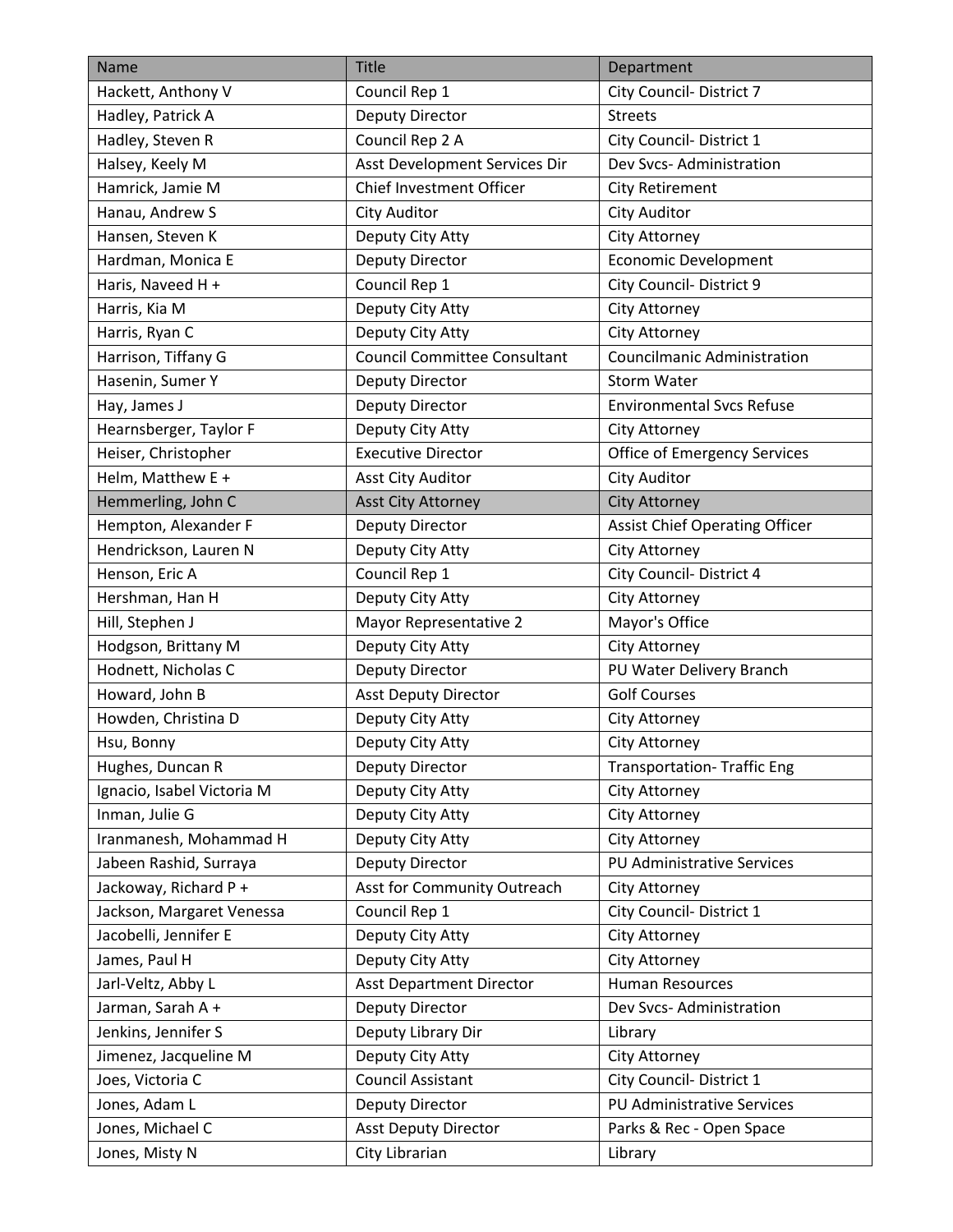| Name                     | <b>Title</b>                        | Department                         |
|--------------------------|-------------------------------------|------------------------------------|
| Jonsmyr, Haakon C        | Council Rep 1                       | <b>City Council- District 8</b>    |
| Jugar, Maureen S         | Deputy Director                     | <b>Communications Department</b>   |
| Kaka, Hafsa              | <b>Department Director</b>          | Homelessness Strategies            |
| Karimi, Sahar            | Deputy City Atty                    | City Attorney                      |
| Karlin, David J          | Deputy City Atty                    | City Attorney                      |
| Kawar, Jeffrey S         | Independent Budget Anlyst           | Independent Budget Analyst         |
| Kay, Joshua H            | Deputy City Atty                    | City Attorney                      |
| Keach, Katharine E       | <b>Deputy Director</b>              | PU Administrative Services         |
| Keenaghan, Darren A      | <b>Deputy Pers Director</b>         | Personnel                          |
| Kennedy, Seamus P        | Council Rep 1                       | <b>City Council- District 2</b>    |
| Kerr, Marsha B           | Deputy City Atty                    | City Attorney                      |
| Khoshaba, Delilah +      | Asst for Community Outreach         | City Attorney                      |
| Khouri, Elizabeth A      | Deputy Chief Oper Ofcr              | Mayor's Office                     |
| Khouri-Velez, Rimah C    | Deputy Director                     | Dev Svcs-Administration            |
| Kilcoyne, Erin D         | Deputy City Atty                    | City Attorney                      |
| Killpack, Shawn C        | Deputy Director                     | <b>Information Technology</b>      |
| King, Kevin B            | Deputy City Atty                    | City Attorney                      |
| Kissee, Jillian A        | <b>Deputy Director</b>              | Independent Budget Analyst         |
| Kleis, Andrew J          | <b>Asst Department Director</b>     | <b>PU Administrative Services</b>  |
| Klotz, Cheyenne S        | Council Rep 1                       | City Council- District 6           |
| Knowles, Travis G        | <b>Council Assistant</b>            | City Council- District 8           |
| Kommi, Lakshmi C         | <b>Department Director</b>          | Debt Management                    |
| Korchnoy, Daniel         | Deputy City Atty                    | City Attorney                      |
| Krentz, Tyler L F        | Deputy City Atty                    | City Attorney                      |
| LaCava, Joseph A         | <b>Council Member</b>               | City Council- District 1           |
| Lagunas Ambriz, Daniela  | Deputy City Atty                    | <b>City Attorney</b>               |
| Laing, Rachel G          | Asst Deputy Chief Oper Ofcr         | Mayor's Office                     |
| Lane Sr, Gary M +        | <b>Asst Deputy Director</b>         | Dev Svcs-Administration            |
| Lapin, Jonathan I        | Deputy City Atty                    | City Attorney                      |
| Lastomirsky, Steven R    | Deputy City Atty                    | City Attorney                      |
| Law, Angela L            | Deputy City Atty                    | City Attorney                      |
| Lawrence, Jessica B      | Mayor Representative 2              | Mayor's Office                     |
| Leasure, Gary D          | Deputy City Atty                    | City Attorney                      |
| Leclair-Miller, Nicole M | Deputy Director                     | <b>City Treasurer</b>              |
| Leone, Christine M       | Deputy City Atty                    | <b>City Attorney</b>               |
| Lesser, Rachel H         | Council Rep 2 A                     | <b>Councilmanic Administration</b> |
| Leyva Jr, Juan C         | <b>Council Committee Consultant</b> | <b>Councilmanic Administration</b> |
| Li, Karen S              | Deputy City Atty                    | City Attorney                      |
| Lipsky, Rachel C         | Deputy City Atty                    | City Attorney                      |
| Little, Musheerah M      | Deputy Director                     | <b>Facilities Maintenance</b>      |
| Liu, Ming-Han            | Deputy City Atty                    | City Attorney                      |
| Loando, Sanna E          | Council Rep 1                       | <b>City Council- District 7</b>    |
| Loera, Felicia M         | Deputy City Atty                    | City Attorney                      |
| Logan II, Robert L       | Deputy Fire Chief                   | SDFD- Fire Rescue                  |
| Longobardo, Giovanna G   | Deputy City Atty                    | City Attorney                      |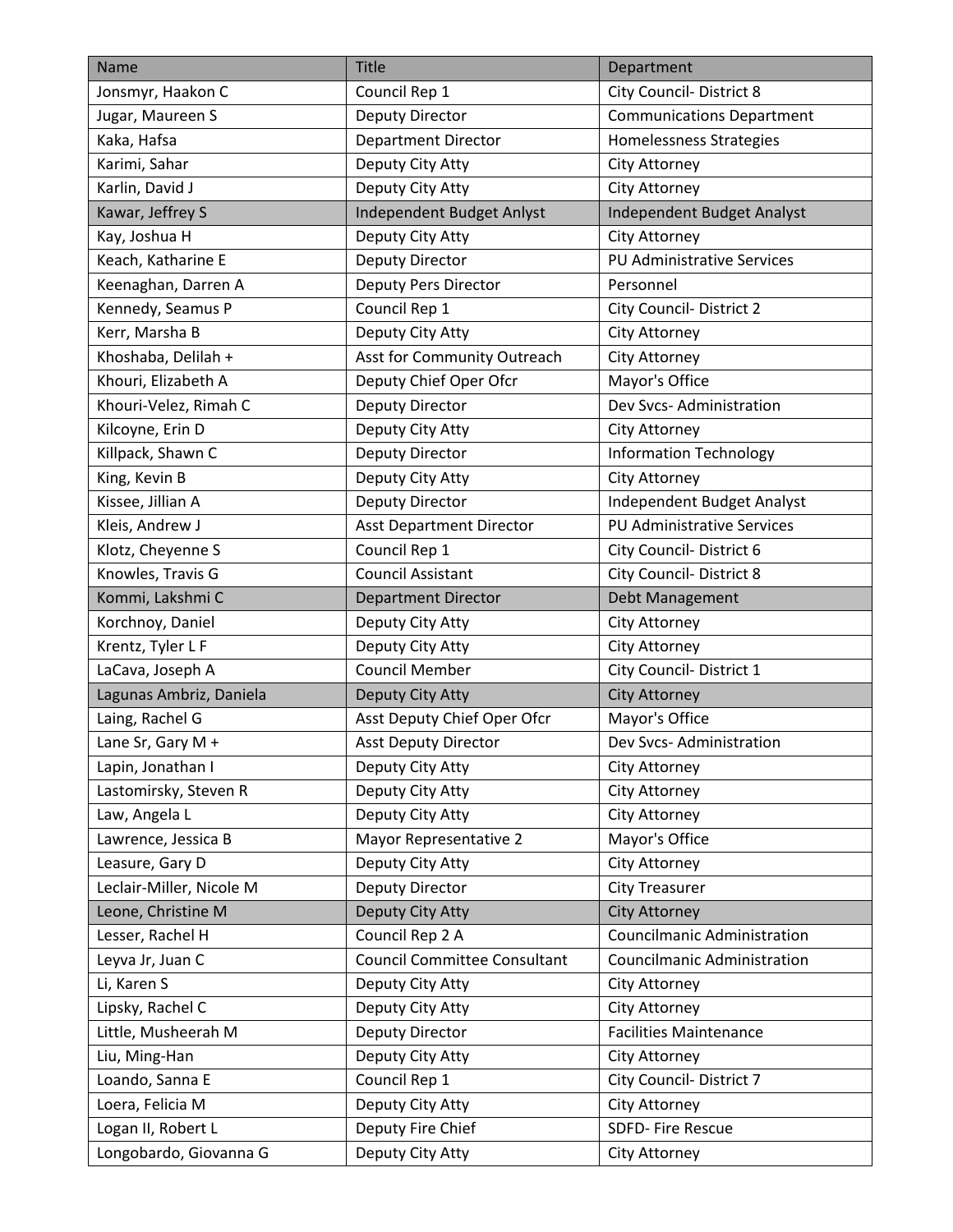| Name                        | <b>Title</b>                            | Department                                |
|-----------------------------|-----------------------------------------|-------------------------------------------|
| Loomis, Daniela N           | Deputy City Atty                        | City Attorney                             |
| Lopez, Elsa                 | Deputy Director                         | Dev Svcs-Administration                   |
| Lorance, Shauna L           | <b>Public Utilities Director</b>        | <b>PU Administrative Services</b>         |
| Lorenz, Kristine A          | Deputy City Atty                        | City Attorney                             |
| Lowe, Elise W               | Development Services Dir                | Dev Svcs-Administration                   |
| Lowenberg, Grace C          | Deputy City Atty                        | City Attorney                             |
| Lozano, Steven T            | Deputy Fire Chief                       | SDFD- Fire Rescue                         |
| Lugo, Brenda                | Council Rep 1                           | City Council- District 3                  |
| Lyman, Michelle M           | Deputy City Atty                        | City Attorney                             |
| Mackinnon, Jeanne L         | Deputy City Atty                        | City Attorney                             |
| Maganda Reynoso, Lucero S + | Mayor Representative 2                  | Mayor's Office                            |
| Magpantay, Arlo A           | Deputy Director                         | <b>SAP Support Organization</b>           |
| Maland, Elizabeth S         | City Clerk                              | City Clerk                                |
| Malcolm, Katherine A        | Deputy City Atty                        | City Attorney                             |
| Manfre, Lucy A              | Deputy City Atty                        | City Attorney                             |
| Mangum, Nicole C            | Deputy City Atty                        | City Attorney                             |
| Martinez III, Teodoro       | Council Rep 1                           | <b>City Council- District 2</b>           |
| Matter Jr, Richard E        | <b>Asst Department Director</b>         | <b>Streets</b>                            |
| Maus, Penny                 | Real Estate Assets Dir                  | <b>Real Estate</b>                        |
| Mc Grath, Thomas C          | <b>Executive Assistant Police Chief</b> | Police                                    |
| Mc Gregor, Blair B          | Deputy City Atty                        | City Attorney                             |
| McCord, Jana M              | Deputy City Atty                        | City Attorney                             |
| McCoy, Lilys D              | Deputy City Atty                        | City Attorney                             |
| McFadden, Kris J            | <b>Department Director</b>              | Storm Water                               |
| McGeehan, Kelly L           | Deputy City Atty                        | City Attorney                             |
| McGowan, Michael J          | <b>Deputy City Atty</b>                 | <b>City Attorney</b>                      |
| McGriff, Caryn A            | <b>Asst Department Director</b>         | <b>Engineering &amp; Capital Projects</b> |
| McNeill, James S            | <b>Asst City Attorney</b>               | <b>City Attorney</b>                      |
| McQuarrie, Jacqueline J     | Deputy City Atty                        | City Attorney                             |
| McVay, Lauren N             | Deputy City Atty                        | City Attorney                             |
| Meaux, Kyle R               | Deputy Director                         | Police                                    |
| Mendenhall, Tricia M        | <b>Financial Operations Manager</b>     | <b>City Treasurer</b>                     |
| Mendoza, Benjamin M         | Council Rep 1                           | City Council- District 9                  |
| Mendoza, Hilda R            | Deputy City Atty                        | City Attorney                             |
| Menke, Brianna E +          | <b>Asst Deputy Director</b>             | <b>Storm Water</b>                        |
| Merlin, Louis A             | Deputy Director                         | Parks & Recreation                        |
| Merrell, Miguel A           | Deputy City Atty                        | City Attorney                             |
| Mezo, Renee D               | <b>Asst Deputy Director</b>             | Dev Svcs-Administration                   |
| Mickova Will, Jana          | Deputy City Atty                        | City Attorney                             |
| Middaugh, Marguerite E      | Deputy City Atty                        | City Attorney                             |
| Miller, David E             | Deputy City Atty                        | City Attorney                             |
| Miller-Sclar, Jared M       | Council Rep 2 A                         | <b>City Council- District 7</b>           |
| Miranda Caballero, Irma M   | Council Rep 1                           | <b>City Council- District 3</b>           |
| Miranda, Patricia A         | Deputy City Atty                        | City Attorney                             |
| Modica Jr, Charles E        | Independent Budget Anlyst               | Independent Budget Analyst                |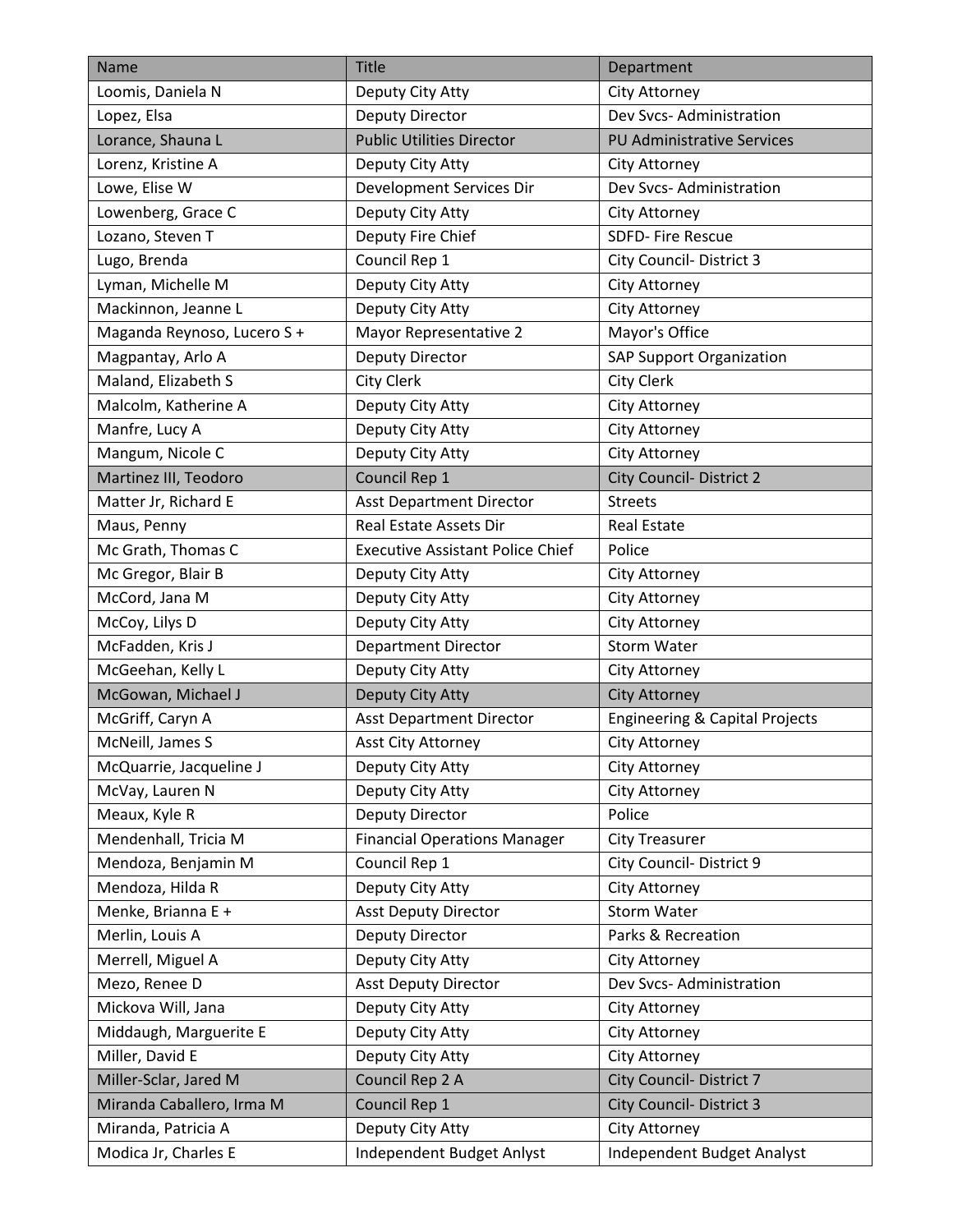| Name                        | <b>Title</b>                        | Department                                |
|-----------------------------|-------------------------------------|-------------------------------------------|
| Molina, Venus M             | <b>Council Assistant</b>            | <b>City Council- District 2</b>           |
| Montenegro, Vanessa         | <b>Financial Operations Manager</b> | <b>Department of Finance</b>              |
| Montessoro, Martin A        | <b>Asst Deputy Director</b>         | Dev Svcs-Administration                   |
| Montgomery Steppe, Monica L | <b>Council Member</b>               | City Council- District 4                  |
| Montilla, Jackeline +       | Council Rep 1                       | <b>Councilmanic Administration</b>        |
| Montufar-Federico, Karen D  | Council Rep 1                       | City Council- District 4                  |
| Morales, Norma A            | Deputy City Atty                    | City Attorney                             |
| More, Jordan D              | <b>Budget/Legislative Analyst 1</b> | Independent Budget Analyst                |
| Moreno, Vivian              | <b>Council Member</b>               | City Council- District 8                  |
| Morris, Kent J              | Chief Investment Officer            | <b>City Treasurer</b>                     |
| Morrison, Catherine         | Deputy City Atty                    | City Attorney                             |
| Moseley, Sharmaine G        | <b>Executive Director</b>           | <b>Commission on Police Practices</b>     |
| Mosler, Damon C +           | Deputy City Atty                    | City Attorney                             |
| Mougin, Cassandra E         | Deputy City Atty                    | City Attorney                             |
| Munson, Carrie L            | Council Rep 1                       | <b>City Council- District 2</b>           |
| Murillo, Veronica M         | Council Rep 2 A                     | Independent Budget Analyst                |
| Murray, Justine R           | Council Rep 1                       | <b>City Council- District 7</b>           |
| Muto, Alyssa N              | <b>Department Director</b>          | Sustainability                            |
| Nabong, James E             | Deputy Director                     | <b>Streets</b>                            |
| Nagelvoort, James J         | <b>Department Director</b>          | <b>Engineering &amp; Capital Projects</b> |
| Naso, Bridget D             | Council Rep 1                       | City Council- District 5                  |
| Neff, Michelle M +          | Deputy City Atty                    | City Attorney                             |
| Neuffer, Corrine L          | Deputy City Atty                    | City Attorney                             |
| Neumeyer, Michael           | Deputy City Atty                    | City Attorney                             |
| Nguyen, Jefferey K          | Council Rep 1                       | City Council- District 9                  |
| Nicholas, Danna Marie W     | Deputy City Atty                    | City Attorney                             |
| Nienstedt, Libbie A.E.      | Council Rep 1                       | City Council- District 6                  |
| Nisleit, David S            | Police Chief                        | Police                                    |
| Noel, Erin S                | <b>Budget/Legislative Analyst 1</b> | Independent Budget Analyst                |
| Ochaba, Andrea              | Deputy City Atty                    | City Attorney                             |
| O'Connor, Timothy G         | Deputy City Atty                    | City Attorney                             |
| O'Hara, Andrea R +          | <b>Executive Director</b>           | Human Resources                           |
| Omordia, Onuoma O           | Deputy City Atty                    | City Attorney                             |
| O'Neill, Jacob M            | Council Rep 2 A                     | City Council- District 3                  |
| Ortlieb, Frederick M        | Deputy City Atty                    | City Attorney                             |
| Osman, Maryan A             | Council Rep 1                       | City Council- District 9                  |
| Palaseyed, Abi              | <b>Asst Deputy Director</b>         | <b>Engineering &amp; Capital Projects</b> |
| Palle, Steve M +            | Deputy Director                     | <b>Community Parks</b>                    |
| Palmer, Heidi L             | Council Rep 1                       | City Council- District 9                  |
| Palmucci, Raymond C         | Deputy City Atty                    | City Attorney                             |
| Pantulu, Jyothi K           | <b>Financial Operations Manager</b> | Debt Management                           |
| Park, Sangwon N             | Deputy City Atty                    | City Attorney                             |
| Partow, Hooman              | Deputy Director                     | PU Water Delivery Branch                  |
| Patel, Baku                 | <b>Budget/Legislative Analyst 1</b> | Independent Budget Analyst                |
| Pearson, John P +           | Deputy City Atty                    | City Attorney                             |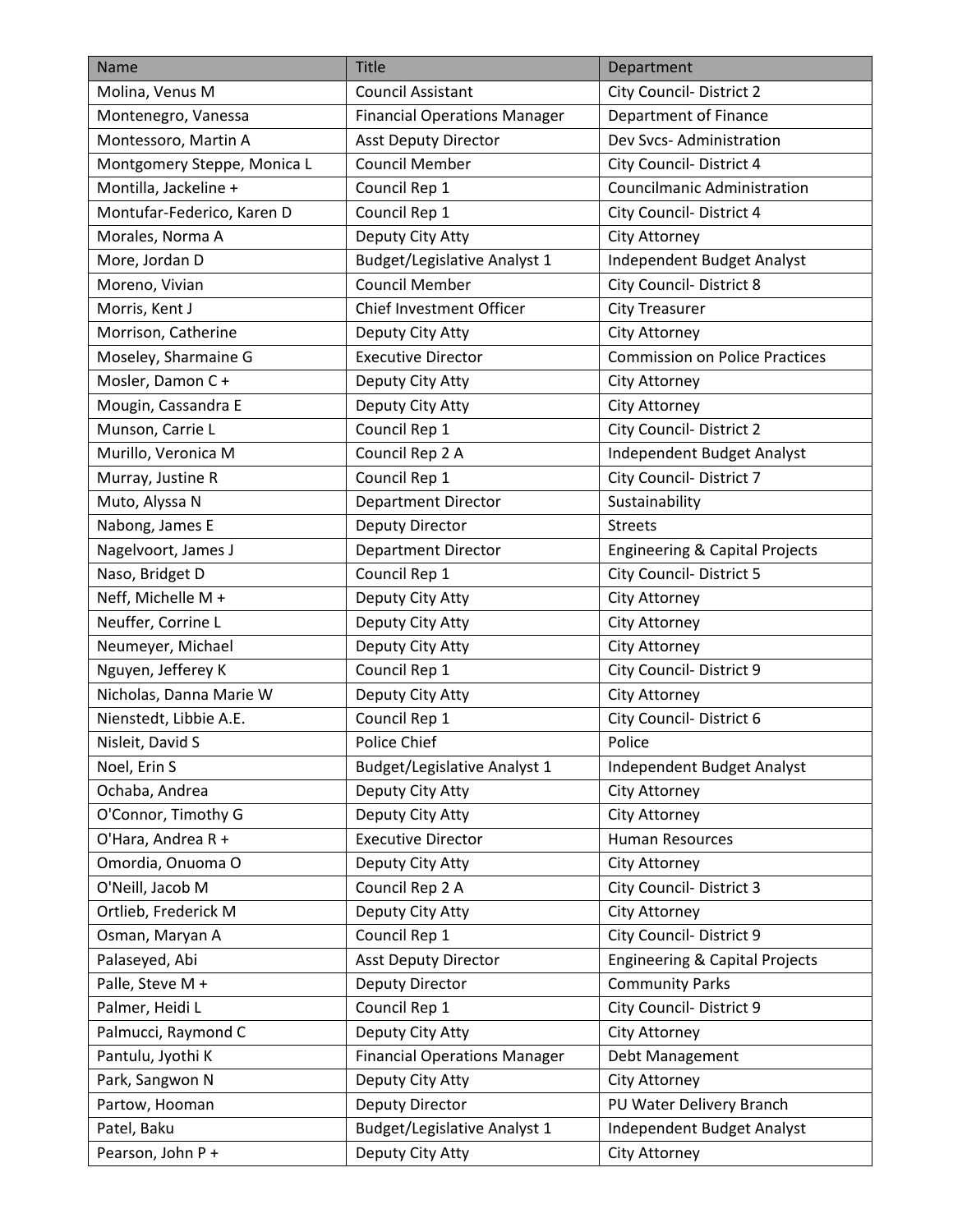| Name                        | <b>Title</b>                        | Department                                |
|-----------------------------|-------------------------------------|-------------------------------------------|
| Peelle, Jeffrey M           | Chief Accountant                    | Department of Finance                     |
| Pelayo, Michael +           | <b>Financial Operations Manager</b> | Department of Finance                     |
| Pepi, Lindsay W             | Deputy City Atty                    | City Attorney                             |
| Peralta Vargas, Francisco + | Council Rep 1                       | City Council- District 9                  |
| Peralta, Kristina A         | Deputy Chief Oper Ofcr              | Mayor's Office                            |
| Perez-Rasco, Julie A        | <b>Department Director</b>          | <b>Human Resources</b>                    |
| Phelps, Michael T           | Asst City Attorney                  | City Attorney                             |
| Phillips, Jerrica D         | Deputy City Atty                    | City Attorney                             |
| Piatanesi, Emily T +        | Mayor Representative 2              | Mayor's Office                            |
| Pierce, Jodie L             | Deputy Fire Chief                   | SDFD- Fire Rescue                         |
| Plotkin-Wolff, Stacy J      | Deputy City Atty                    | City Attorney                             |
| Pollock, Carol W            | Asst for Community Outreach         | <b>City Attorney</b>                      |
| Pooch, Eric S               | Deputy City Atty                    | City Attorney                             |
| Porras, Michelle D          | Mayor Representative 2              | Mayor's Office                            |
| Post, Lanny                 | <b>Asst Deputy Director</b>         | Dev Svcs-Administration                   |
| Pottathil, Anjana           | Deputy City Atty                    | <b>City Attorney</b>                      |
| Powell, David L             | Deputy City Atty                    | City Attorney                             |
| Prather, Paul F             | Deputy City Atty                    | City Attorney                             |
| Prue III, Kenneth P         | Deputy Director                     | <b>Waste Reduction Division</b>           |
| Purcell, Carrie A           | <b>Asst Deputy Director</b>         | <b>Engineering &amp; Capital Projects</b> |
| Purcell, Christopher J      | <b>Financial Operations Manager</b> | Department of Finance                     |
| Rademacher, Gregg L         | <b>Retirement Administrator</b>     | <b>City Retirement</b>                    |
| Rae, Christina L            | Deputy City Atty                    | City Attorney                             |
| Ramirez Borja, Gerardo      | Council Rep 1                       | <b>City Council- District 8</b>           |
| Ramirez, Tia F              | Deputy City Atty                    | City Attorney                             |
| Ramos, Ricardo A            | Deputy Director                     | <b>City Treasurer</b>                     |
| Randhawa, Navdip            | Deputy City Atty                    | <b>City Attorney</b>                      |
| Rapalee Albrektsen, Sandra  | <b>Asst Police Chief</b>            | Police                                    |
| Raskin, Joseph D            | Deputy City Atty                    | City Attorney                             |
| Rau, Julie                  | Deputy City Atty                    | City Attorney                             |
| Reeser, Kristy L            | Deputy Director                     | Mobility                                  |
| Reisch, Kevin J             | Deputy City Atty                    | City Attorney                             |
| Remington, Ashlee N         | Deputy City Atty                    | City Attorney                             |
| Rhamy, Carra L              | Deputy City Atty                    | City Attorney                             |
| Rice, Robert J +            | Deputy City Atty                    | City Attorney                             |
| Richardson, Catherine A     | Deputy City Atty                    | City Attorney                             |
| Riveros, Jorge              | <b>Department Director</b>          | <b>Streets</b>                            |
| Robertson, Mark A           | Deputy City Atty                    | City Attorney                             |
| Robertson, Natasha R        | Deputy City Atty                    | City Attorney                             |
| Robertson, Renee D          | <b>Environmental Services Dir</b>   | <b>Resource Mgmt Refuse</b>               |
| Robinson, Shawn M           | Deputy City Atty                    | City Attorney                             |
| Rodelo, Lyndsie J           | Deputy City Atty                    | City Attorney                             |
| Rodriguez, Elizabeth        | Council Rep 1                       | <b>City Council- District 8</b>           |
| Rolland, David A            | Mayor Representative 2              | Mayor's Office                            |
| Rosales, Thomas R           | <b>Asst Department Director</b>     | PU Administrative Services                |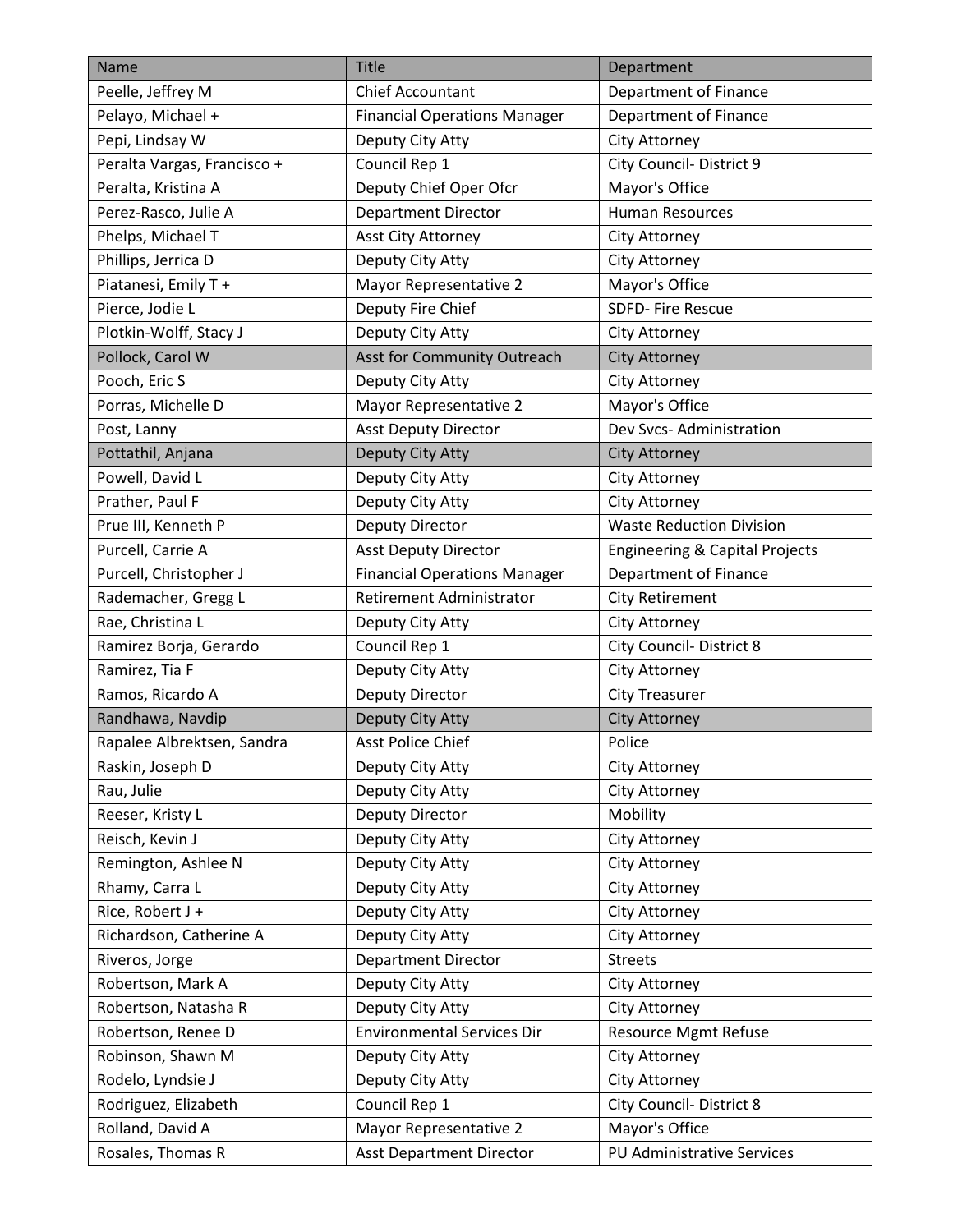| Name                        | <b>Title</b>                        | Department                                |
|-----------------------------|-------------------------------------|-------------------------------------------|
| Rosas, Maya L               | Council Rep 2 A                     | City Council- District 9                  |
| Rosenberg, Michael N        | Deputy Director                     | PU Wastewater Collection                  |
| Rossman, Marcelle V         | Asst Retirement Administrator       | <b>City Retirement</b>                    |
| Rowan, Makana O             | Council Rep 1                       | City Council- District 2                  |
| Rubi, Sally                 | <b>Financial Operations Manager</b> | <b>Department of Finance</b>              |
| Rubio, Jorge E              | Deputy Director                     | <b>Airport Management</b>                 |
| Sanchez, Alexandria M       | Deputy City Atty                    | City Attorney                             |
| Sanchez, Cristina M         | Council Rep 1                       | <b>City Council- District 8</b>           |
| Sanchez, Eva N              | Deputy Pers Director                | Personnel                                 |
| Sanchez, Stephanie M        | Council Rep 1                       | City Council- District 4                  |
| Sandoval Hernandez, Jesus   | <b>Executive Director</b>           | Office of Boards & Commissions            |
| Schaar, Luis A              | Deputy Director                     | <b>Engineering &amp; Capital Projects</b> |
| Schaefer, George F          | <b>Asst City Attorney</b>           | <b>City Attorney</b>                      |
| Scherer, Daniel O           | <b>Asst Deputy Director</b>         | Dev Svcs-Administration                   |
| Schmidt, Anna M             | Council Rep 1                       | <b>City Council- District 8</b>           |
| Schoenfisch, Brian S        | <b>Deputy Director</b>              | Dev Svcs-Administration                   |
| Scholfield, Natalie S       | Deputy City Atty                    | City Attorney                             |
| Schwartz, Amanda E          | Deputy City Atty                    | City Attorney                             |
| Scott, David C              | Deputy City Atty                    | City Attorney                             |
| Sebastian, Lindsey H        | Deputy City Atty                    | City Attorney                             |
| Sennett, Leslie M           | Deputy Director                     | Dev Svcs-Administration                   |
| Serrano, Nicholas S         | Deputy Chief Oper Ofcr              | Mayor's Office                            |
| Sevilla, Elsa E +           | Council Rep 1                       | <b>City Council- District 2</b>           |
| Shah, Carrie K +            | Council Rep 2 A                     | City Council- District 1                  |
| Shanahan, Donald F          | Deputy City Atty                    | City Attorney                             |
| Sharp, Hannah J +           | Deputy City Atty                    | City Attorney                             |
| Shiner, Jonathan M          | Council Rep 1                       | <b>City Council- District 6</b>           |
| Silverman Massey, Valerie S | Deputy City Atty                    | <b>City Attorney</b>                      |
| Simmons, Markecia R         | Deputy City Atty                    | City Attorney                             |
| Simonds, Michael T          | <b>Deputy Director</b>              | <b>Fleet Operations</b>                   |
| Simonsen, Michael R         | <b>Council Assistant</b>            | City Council- District 7                  |
| Singh, Manjit               | Deputy Director                     | Dev Svcs-Administration                   |
| Skogen, Daphne Z            | Deputy City Atty                    | City Attorney                             |
| Sloan, Daichi Dayle P       | <b>Asst Deputy Director</b>         | <b>Economic Development</b>               |
| Smith, Casey D              | <b>Department Director</b>          | <b>Fleet Operations</b>                   |
| Smith, Kevin C              | <b>Council Committee Consultant</b> | <b>Councilmanic Administration</b>        |
| Smith, Linus C +            | Council Rep 1                       | City Council- District 2                  |
| Smyth, Honora L             | Deputy City Atty                    | City Attorney                             |
| So, Kenneth R               | Deputy City Atty                    | City Attorney                             |
| Solomon III, Collins        | <b>Asst Deputy Director</b>         | <b>Engineering &amp; Capital Projects</b> |
| Song, Caroline              | Deputy City Atty                    | City Attorney                             |
| Spiess, Frederik P +        | Deputy City Atty                    | City Attorney                             |
| Spivak, Sharon B            | <b>Executive Director</b>           | <b>Ethics Commission</b>                  |
| Stanco, Kelley M            | <b>Deputy Director</b>              | Planning                                  |
| Starr, Matthew C            | Deputy City Atty                    | City Attorney                             |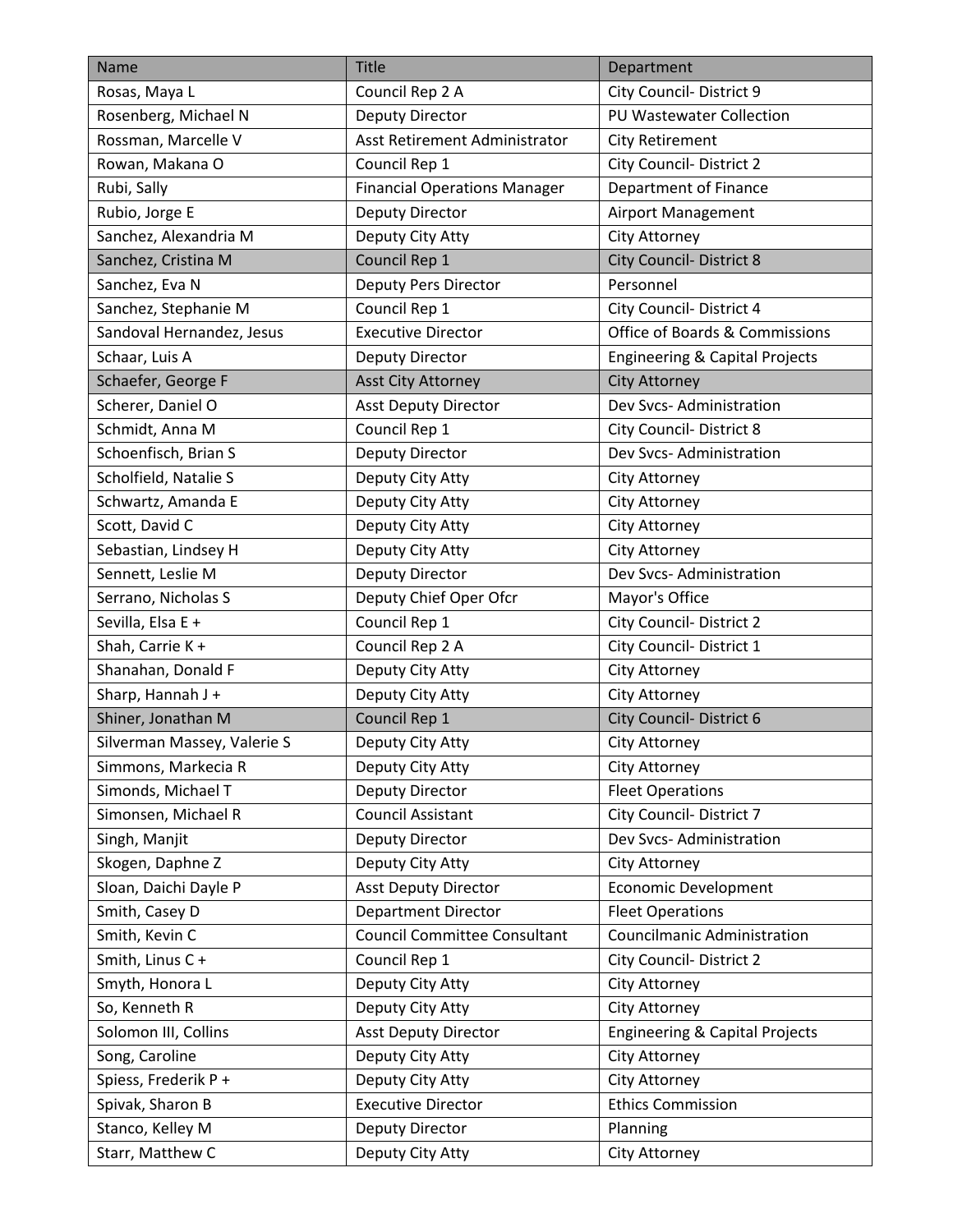| Name                      | <b>Title</b>                        | Department                            |
|---------------------------|-------------------------------------|---------------------------------------|
| Steinman, Kathy J         | Deputy City Atty                    | City Attorney                         |
| Stephan, Rayna A          | Deputy City Atty                    | City Attorney                         |
| Stone, Jonathan B         | Deputy City Atty                    | City Attorney                         |
| Stowell, Colin T          | <b>Fire Chief</b>                   | SDFD- Fire Rescue                     |
| Stowell, Laymona M        | <b>Deputy Director</b>              | <b>Community Parks</b>                |
| Studebaker, Elizabeth A   | <b>Asst Deputy Director</b>         | <b>Economic Development</b>           |
| Sturak, Jeffrey S         | Deputy Chief Oper Ofcr              | Mayor's Office                        |
| Sukhaseum, Manorack N +   | Library Intern                      | Library                               |
| Sullivan, Rosemary A      | Deputy City Atty                    | City Attorney                         |
| Syz, Benjamin P           | Deputy City Atty                    | City Attorney                         |
| Tai Jr, Rudolph G         | <b>Asst Police Chief</b>            | Police                                |
| Taylor, Jon E             | Deputy City Atty                    | City Attorney                         |
| Tejura, Seetal N          | Deputy City Atty                    | <b>City Attorney</b>                  |
| Thomas III, John C        | Asst Development Services Dir       | Dev Svcs-Administration               |
| Thomas, Shannon M         | Deputy City Atty                    | City Attorney                         |
| Thomson, Courtney K       | Council Rep 1                       | <b>Councilmanic Administration</b>    |
| Tomlinson, Thomas         | <b>Asst Department Director</b>     | Parks & Recreation                    |
| Torres, Denise Dianne L   | Council Rep 1                       | City Council-District 6               |
| Torres, Ruth A            | Council Rep 2 A                     | <b>City Council- District 2</b>       |
| Tosca, Anthony A          | Deputy Fire Chief                   | SDFD- Fire Rescue                     |
| Trahin-Carbajal, Patricia | Council Rep 1                       | City Council- District 8              |
| Tran, Johnny H            | <b>Retirement General Counsel</b>   | <b>City Retirement</b>                |
| Tully, Michael L          | Deputy Director                     | Parks & Rec - Metro Parks             |
| Underwood, Thomas G       | <b>Asst Police Chief</b>            | Police                                |
| Valk, Michaela M          | Mayor Representative 2              | Mayor's Office                        |
| Van Note, Lydia J         | <b>Council Assistant</b>            | City Council- District 9              |
| Verdugo, Marco A          | Deputy City Atty                    | City Attorney                         |
| Vespi, Matthew F          | <b>Chief Financial Officer</b>      | Mayor's Office                        |
| Vettiyil, Vicram          | Council Rep 1                       | City Council- District 7              |
| Vierra, Codi R            | Council Rep 2 A                     | <b>City Council- District 3</b>       |
| Von Wilpert, Marni L      | <b>Council Member</b>               | City Council- District 5              |
| Vonblum, Heidi K          | <b>Planning Director</b>            | Planning                              |
| Vroom, Peter S            | Deputy Director                     | PU Administrative Services            |
| Wallace, Mary Ann K       | Council Rep 2 B                     | <b>Councilmanic Administration</b>    |
| Wallace-Ross, Kim E +     | <b>Asst Deputy Director</b>         | Dev Svcs-Administration               |
| Wander, Adam R            | Deputy City Atty                    | <b>City Attorney</b>                  |
| Warren-Darby, Chida R     | <b>Department Director</b>          | Office of Boards & Commissions        |
| Wear, Byron C.V.          | Deputy Director                     | <b>Environmental Svcs- Collection</b> |
| Webber, Christopher A     | Asst Fire Chief                     | SDFD- Fire Rescue                     |
| Weise, Brett G            | Council Rep 1                       | <b>City Council- District 9</b>       |
| Weisman, William W        | <b>Financial Operations Manager</b> | Department of Finance                 |
| Werner, Heather A         | Deputy Director                     | Sustainability                        |
| Wharton, Meghan A         | Deputy City Atty                    | City Attorney                         |
| Whitburn, Stephen L       | <b>Council Member</b>               | City Council- District 3              |
| Wigdor-Roberts, Sarah A   | Deputy City Atty                    | City Attorney                         |
|                           |                                     |                                       |